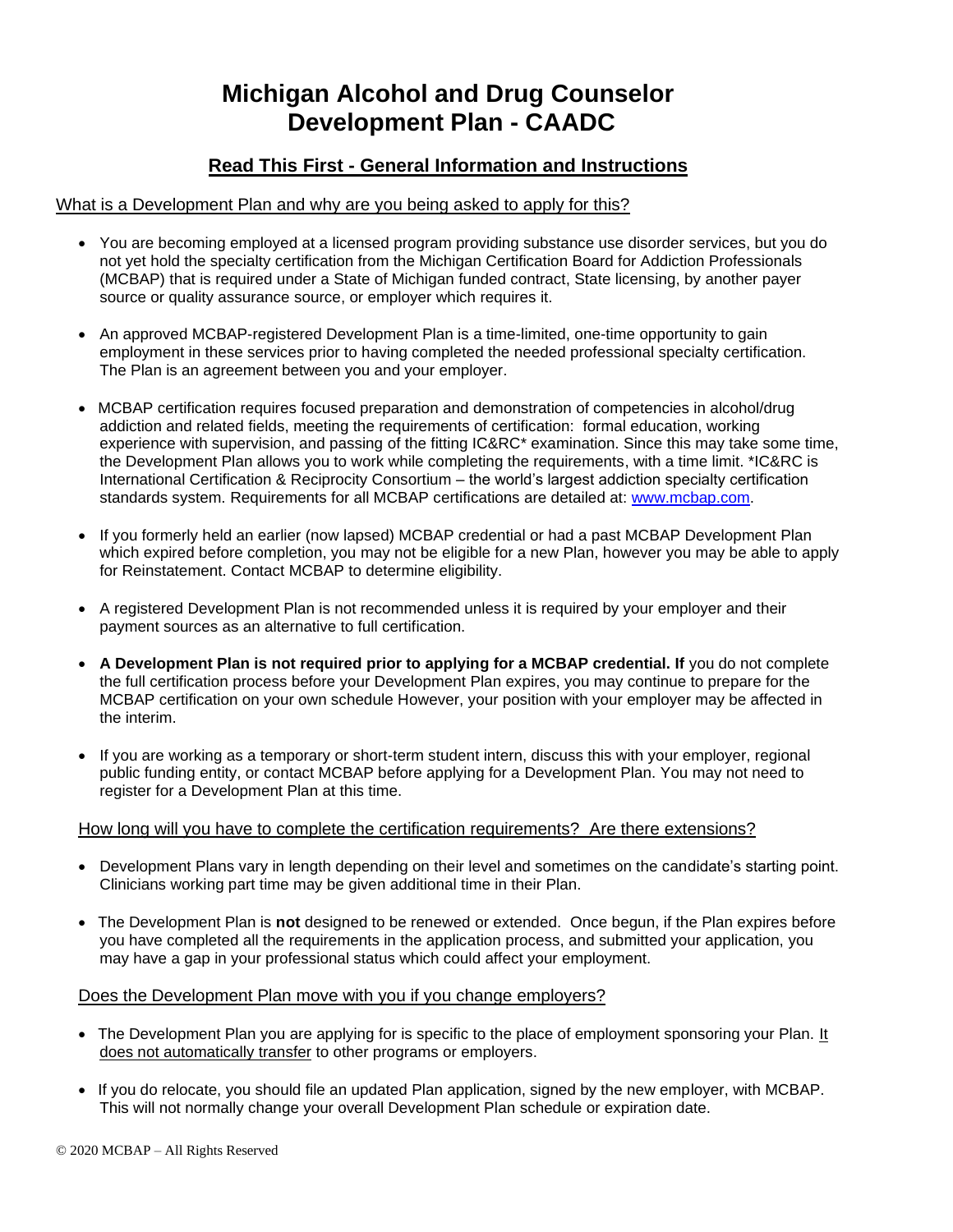#### What are the steps to complete the Development Plan Application?

- The Development Plan should be completed and submitted to MCBAP within 30 days of the start of statefunded substance use disorder services. Plans submitted later will not be dated to begin more than 30 days prior to receipt at MCBAP. The date the application is signed by the Program Administrator/Director is usually the key date MCBAP uses.
- Before completing the Development Plan, please read the requirements and instructions for applying for certification found at www.mcbap.com. An overview may also be found later in these Development Plan materials. You need to be familiar with the overall requirements of the credential you expect to apply for.
- Agency information should include the official name of all agencies at which you are providing services, no acronyms or abbreviations.
- Supervisor must hold a CCS, CCS-M, or DP-S.
- Documentation of completion of at least **3 hours of professional boundaries education, 2 hours of professional code of ethics education, and at least 1 hour of substance use disorder confidentiality education (42 CFR)** must be submitted with the Development Plan application, or within 60 days. This education may be verified in-services, or MCBAP-approved online or home-study if necessary. If done via in-service, online or via home-study, do not rely on using these ethics education hours to meet the later professional ethics education requirement of the initial CAADC credential. Education topics may be within combined courses or taken separately.
- The MCBAP Counselor Code of Ethics must be read prior to signing the Development Plan Assurances.
- **Once your Development Plan is approved and registered, if your address, other contact information, name, or employment changes, report these changes to MCBAP.**

### **Reporting Information Updates:**

Notify MCBAP if your name, home address, place of work, email, or other contact information changes after your Development Plan application has been submitted.

Submit a revised/updated set of forms if your employment has changed. No additional fee is required for routine personal information updates.

#### **Reporting Status Corrections:**

Notify MCBAP if you discover that you filled out an original Plan incorrectly, or have experienced changes in your work situation that require correction of Development Plan completion hours. Submit a written explanation from a supervisor describing how the original Plan was incorrect, or what has otherwise changed. Plan period or timeline changes may or may not be given based on MCBAP review of the corrections request. **A \$50 fee is required for a status change correct Plan.** Unless there have been verified breaks or cutbacks in your employment, the effective dates for your Plan will not be changed.

You should thoroughly read the full MCBAP credential application forms and instructions for the chosen credential, all found on [www.mcbap.com.](http://www.mcbap.com/) If more assistance is needed, contact MCBAP. It is important that you know how to estimate hours completed in the various requirements, and understand what education courses or past work experience can be used.

#### **Progress on the Development Plan:**

You are responsible for making needed progress within your Development Plan so as to complete the Plan and MCBAP certification requirements within the Plan period. You do not need to notify MCBAP if you choose to move